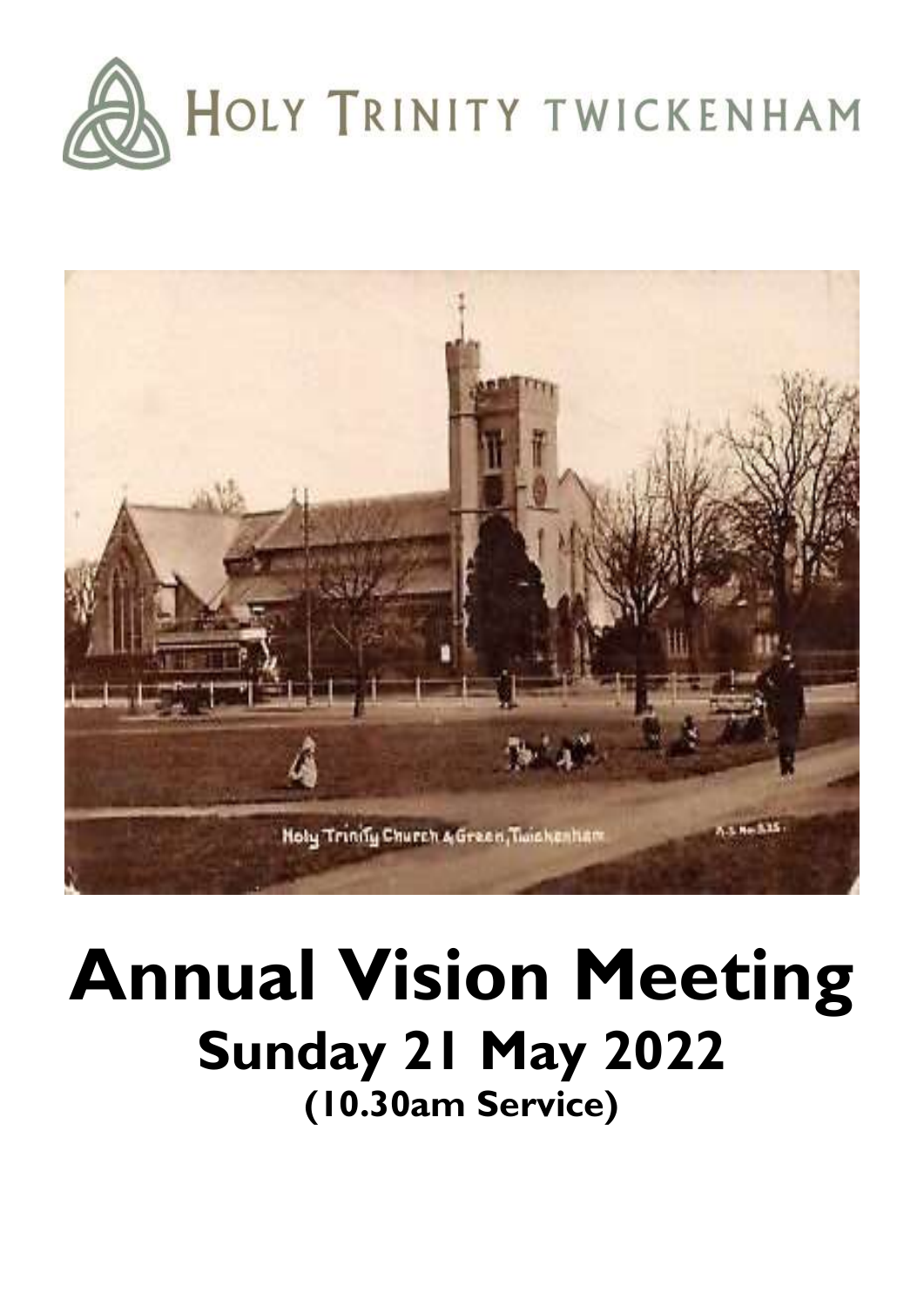## **ANNUAL VISION MEETING AGENDA**

*Combining the 2 Meetings below:*

### **THE ANNUAL MEETING OF PARISHIONERS**

1) Election of Church Wardens 2022-23

### **THE ANNUAL PAROCHIAL CHURCH MEETING**

- 1) Elections 2022/23
	- a) Deanery Synod
	- b) Parochial Church Council i) election and ii) co-option
	- c) Appointment of the Independent Examiner
- 2) Minutes of last Annual Meeting: approval of minutes.
- 3) Reports
- 4) Approval of Annual Report and Accounts.
- 5) Receive the Electoral Roll.
- *6)* Chairman's Report

#### **CLOSING PRAYERS**

#### **FOLLOWED BY A BRIEF MEETING OF THE NEW PCC**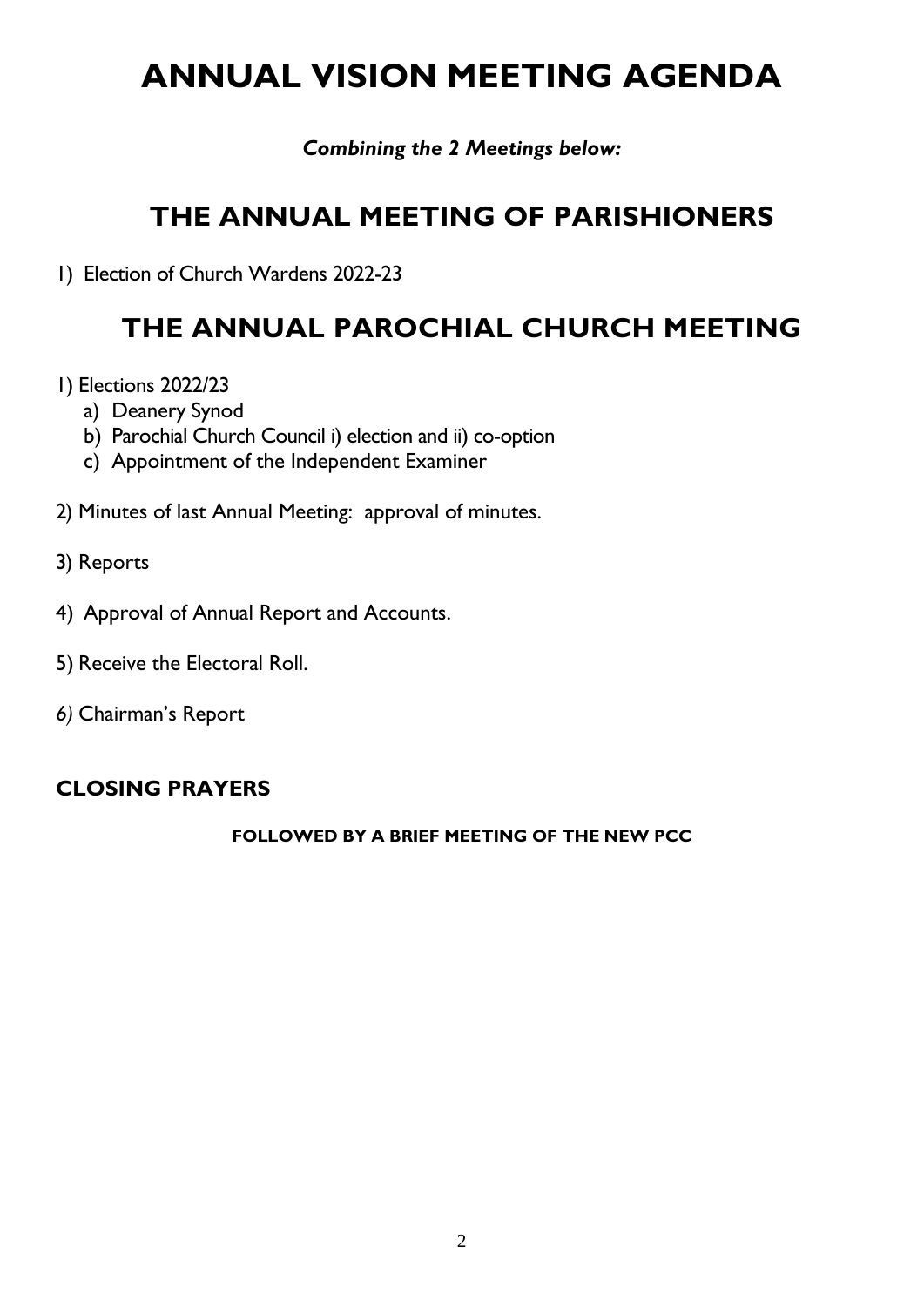#### **REPORTS**

#### **CHAIRMAN'S REPORT**

There is no denying the terrible effect of the pandemic on the life of our church. We have not been able to meet for worship, in our small groups or for any socials. Individuals and families have moved away from Twickenham - and we have lost a large number of volunteers.

However 2021 has been a year that has seen us looking forward again because we have 2 great opportunities. Firstly, there are now no longer any restrictions on our meeting, in any way - so we need to find new ways of building back our relationships and congregations. Secondly, we had an extraordinary response to the giving campaign in the latter part of 2021 in the form of a number of one-off gifts. As a result we have a very rare chance to grow and develop the long-term ministry of Holy Trinity.

The PCC conducted 2 listening exercises with the congregation - both in-person and on-line. They met for a Saturday morning with the Archdeacon in October 2021 and have had further dedicated meetings in 2022 to work out clear priorities for our church. They have tried to reflect the clear views of the congregation and the view of the Archdeacon that it is important to effect a step-change in the life of Holy Trinity rather than fritter the opportunity away on many small items. Their conclusions are detailed as 6 priorities here:



Following the Annual Vision Meeting we will address each of these priority areas in subsequent church services in the hope that. as a whole congregation. we can make significant progress across the 6 priorities. Some of these priorities only require a "small push" for progress to be made – others will require more sustained effort.

These are not the only things that we will be doing as a church in the years to come. In accordance with the London Diocesan Vision for 2030 everything that we do should be underpinned by a desire to:

- ➢ Grow our Discipleship
- ➢ Grow Safer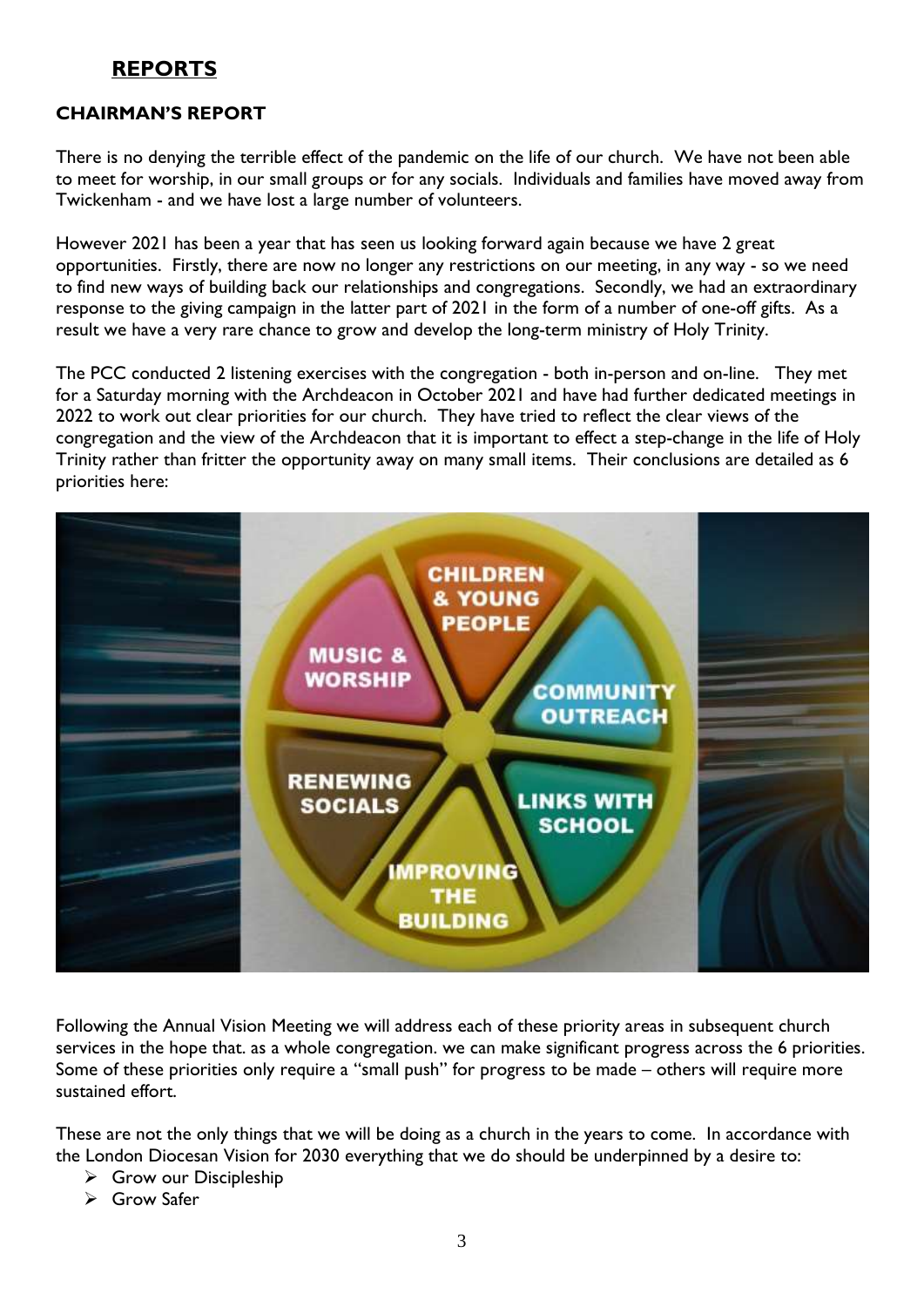- ➢ Grow More Diverse
- ➢ Grow as an Eco-church

However, the 6 priorities are those areas that need immediate attention to rebuild the life of Holy Trinity. Please help where you can!

#### *ELECTORAL ROLL AND CHURCH ATTENDANCE*

Our official figure for those on the Electoral Roll eligible to vote at the Annual Parochial Church Meeting is 260. This Revision of our Roll consists of 3 new additions and 2 removals from the previous roll. I am aware of a number of committed members of the church family who are still not included on the roll! The Electoral Roll was re-started from scratch in 2019 and a whole new Roll will be compiled in 2025.



Our Average Attendance figures which are measured from September to November (as below) clearly show the devastating effect of the pandemic on Holy Trinity total church attendance. For the sample period in 2020 we could only run a 9am live service and for 2021 this same period was a 10am combined service.



*Tim Garrett*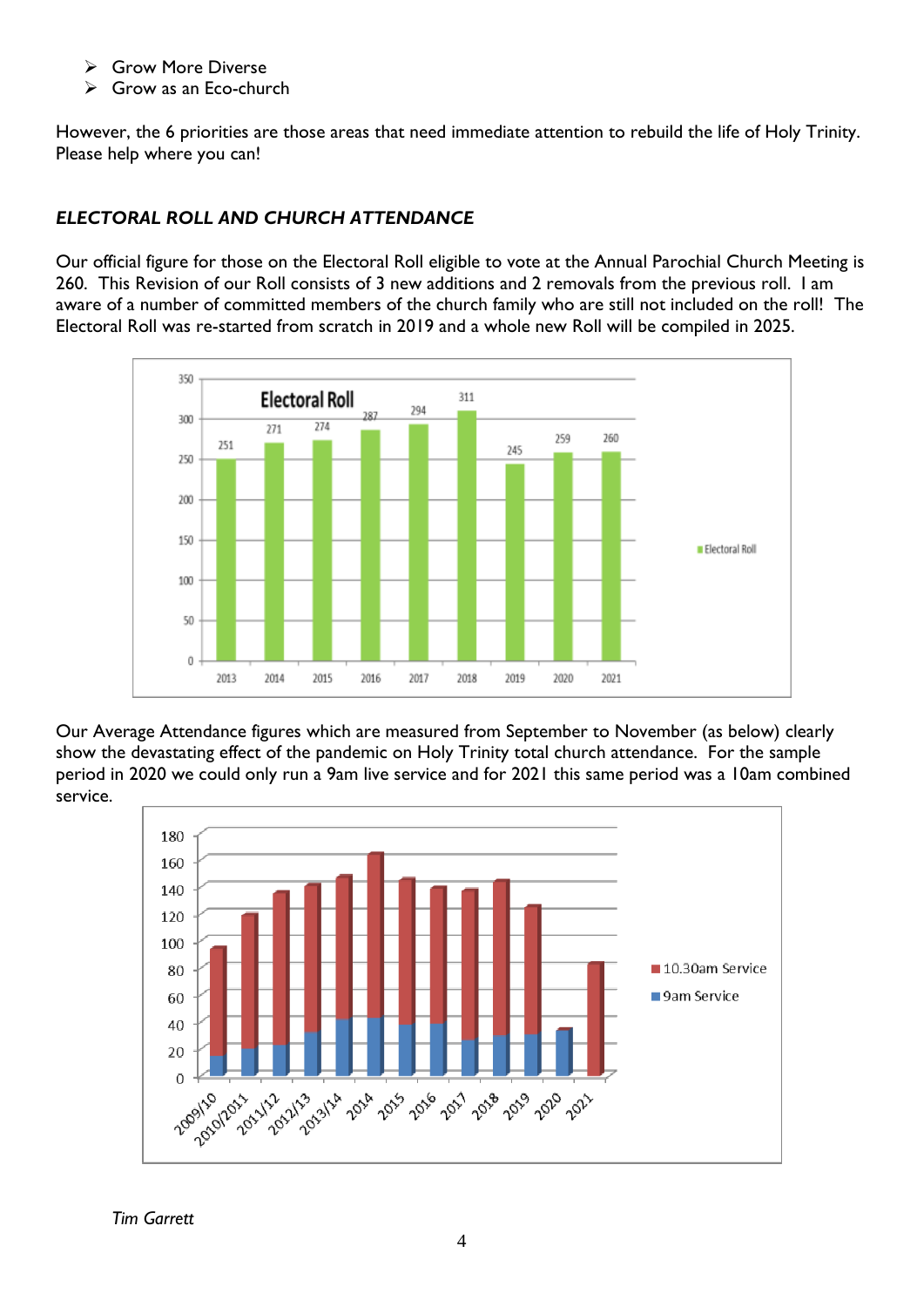#### **CHURCH WARDENS' REPORT**

Over the last year it's been very pleasing that we've been able to re-start many activities and get back to something much more like normal. We focused on how to open up again in a way in which people feel is both safe and secure, keeping in place a number of protections and designating the Lady Chapel (the set of pews over on the far left) as an area for those wanting to keep more space around them. It has been wonderful to have live music and then, eventually, singing once again. Christmas with the Trinity Singers was just example of how much we'd missed since early 2020 and how truly grateful we were to be able to do the things we love and appreciate. Continuing with streaming one of the Sunday services each week on YouTube has given access to those staying at home and those further afield – we know we have some regular online attenders in the Czech Republic and Hong Kong.

During the year, as we also turned to longer-term priorities, we were blessed with a generous legacy, which the PCC is focused on applying to our mission, alongside some priorities for the church fabric itself. We have held several half-days with the church committee (the PCC) exploring what our priorities should be for the coming years, including one session facilitated by our new archdeacon, Richard Frank, who also preached for us last summer. It's clear that very close to home the attendance at our services is directly linked to our ability to provide Sunday School and creche facilities for children and we really hope that it will be possible to expand the number of Sundays each month on which we can do this. This year saw the launch of a new monthly service "noisy" or "messy" church, which has been well-received and provides a chance for worship in the afternoon. We've also had a number of mid-week groups being able to start to meet again, along with a Lent course and parenting course held online just recently.

In the summer of 2021 it was great that Tim was able to take a very well-deserved sabbatical break, alongside Nat and family; during this time a number of people in the congregation helped out by leading services and preaching, which was greatly appreciated. This year will see the end of Cara's three-year period as curate here and we thank her for all the great things she has done whilst at Holy Trinity and wish her and family well for the future as she looks for the right next role. Alongside many other ventures, Cara has helped push our "eco church" agenda, which resulted in a bronze award early in 2022 – well done to all those who helped!

We are deeply conscious that our Church is what it is because of the huge efforts of a great team of people. This includes Tim, Nat, Cara, Anna and Lucy, but also so many dedicated members of the church who give so much time to the service of God in Twickenham. We are blessed to have such a great team and we thank you all for everything you do. We look to the future with the hope that we will continue to be guided by prayer and grounded in our genuine desire to focus on Loving God and Loving People.

| <b>Robert French</b><br>Churchwarden | <b>Fleur Beeson</b> |
|--------------------------------------|---------------------|
|                                      | Churchwarden        |

#### **CHILDREN AND YOUNG PEOPLE REPORT**

We are very grateful to the Sunday School leaders who continued to run online sessions during the lockdowns. We were delighted to see a return to 'in church' Sunday School in early May 2021, as well as our first Noisy Church service, aimed at families with children, in December. We are very grateful to Katy, Vicki and all the volunteers who stepped up to get face-to-face Sunday School sessions and interactive family services running. Creche recruited volunteers towards the end of 2021, ready to start sessions again in early 2022. Trinity Toddlers returned in early June 2021 and numbers attending have been rising as restrictions eased. Thank you again to Jo Butler for volunteering her time to help with the toddler group, her warm welcome and willingness to hold a baby create a friendly and welcoming atmosphere at the group. A huge thank you to everyone who has come forward, following the pandemic, to support with the youngest members of our church family.

*Lucy James*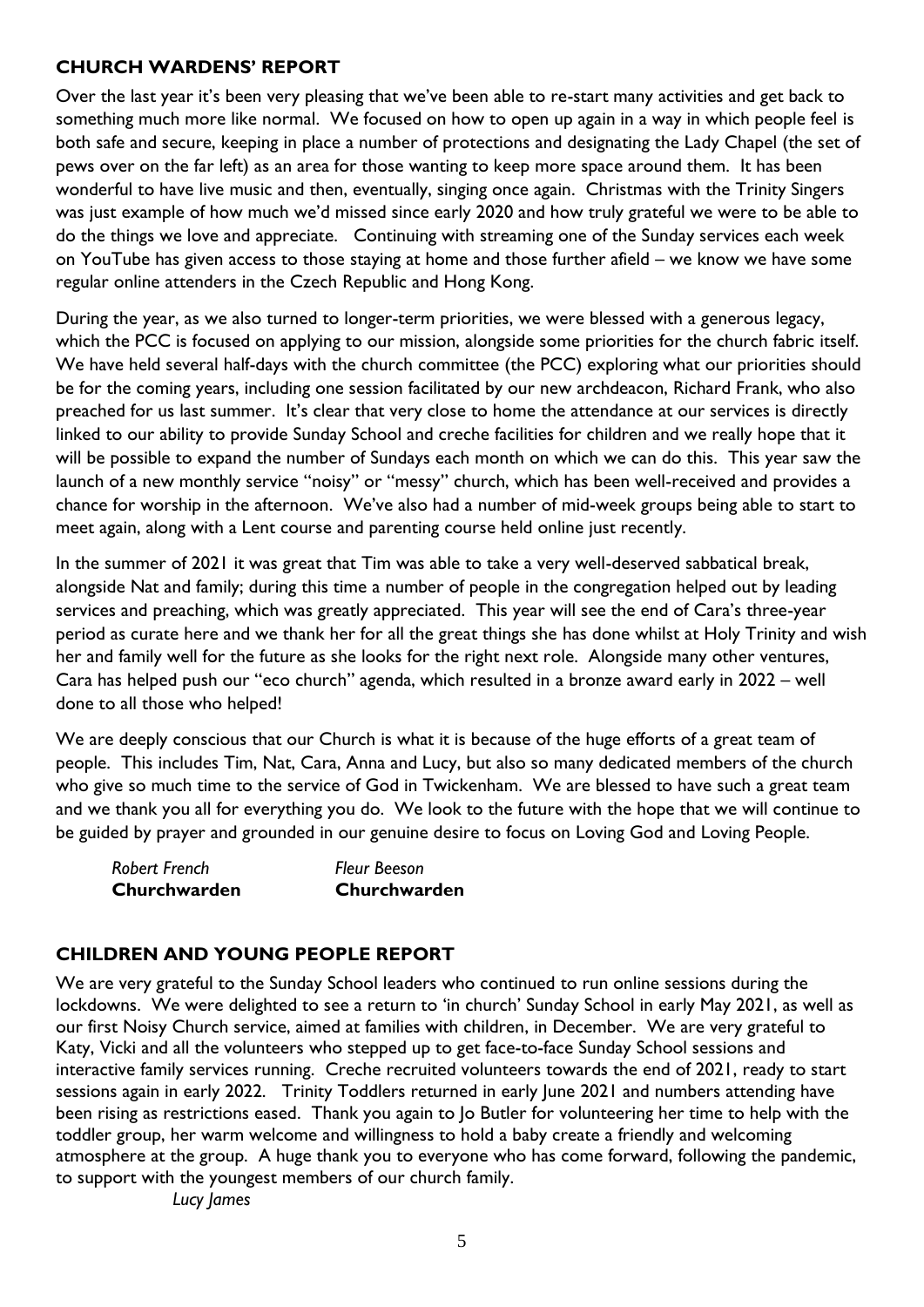### **Annual Report and Accounts**

### **For the year ended 31 December 2021**

### **CONTENTS PAGE(S)**

| Annual Report                                                      |                |
|--------------------------------------------------------------------|----------------|
| <b>Financial Review</b>                                            | 9              |
| Independent Examiner's Report                                      | 10             |
| Receipts and Payments Account; Statement of Assets and Liabilities |                |
| Notes to the Accounts                                              | $\overline{2}$ |

| Incumbent            | The Revd Tim Garrett<br><b>Holy Trinity Vicarage</b><br>I Vicarage Road<br>Twickenham TW2 5TS |
|----------------------|-----------------------------------------------------------------------------------------------|
| Bank                 | HSBC plc<br>2 London Road<br>Twickenham TWI 3RY                                               |
| Independent Examiner | Mr D Loftus<br><b>11 Kew Gardens</b><br>Farington<br>Leyland PR25 4QN                         |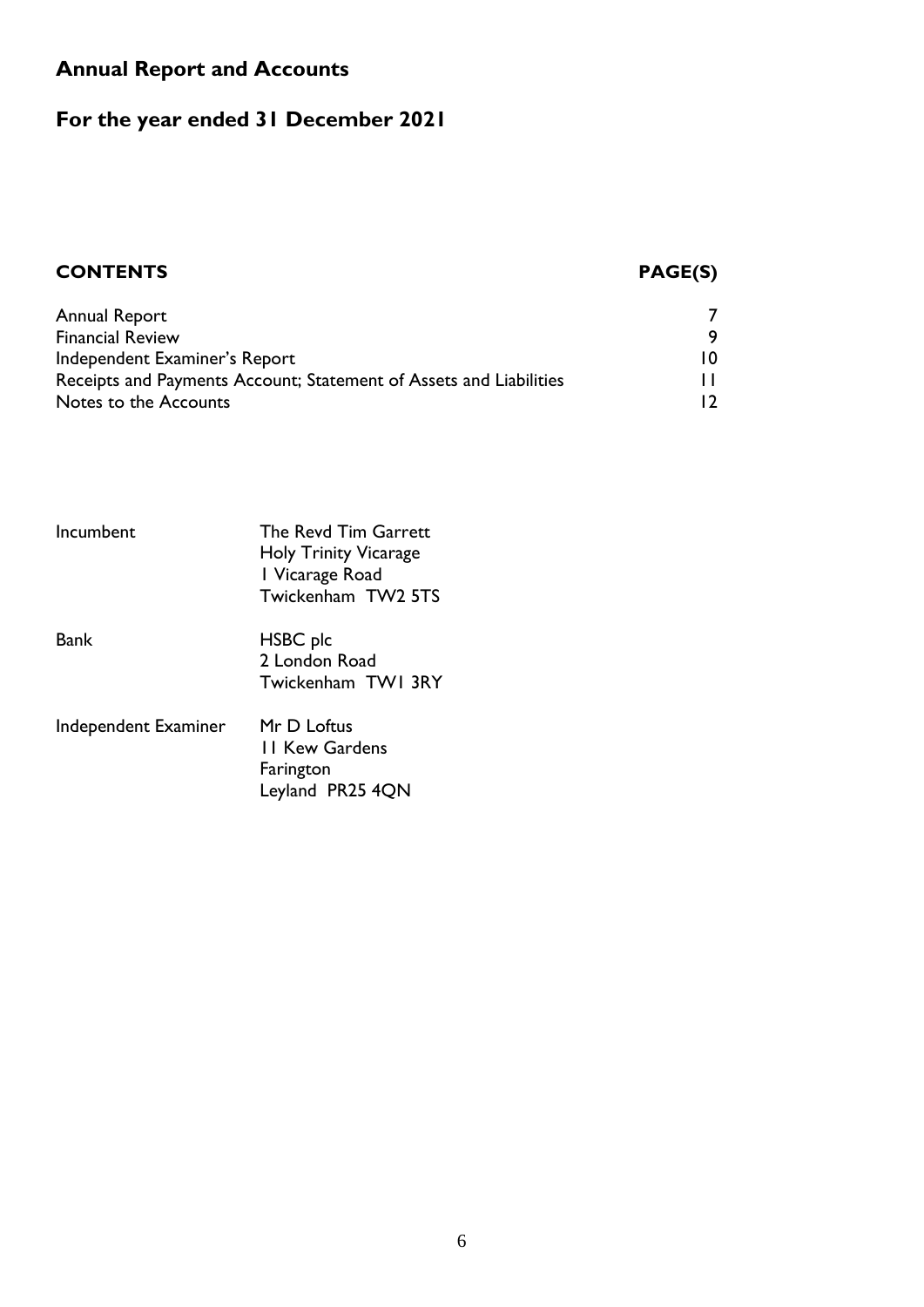### **ANNUAL REPORT FOR THE YEAR ENDED 31 DECEMBER 2021**

#### **Administrative Information**

Holy Trinity Church is situated on The Green, in the Strawberry Hill area of Twickenham. It is part of the Diocese of London and the Kensington Episcopal Area within the Church of England. The correspondence address is c/o the Vicarage, 1 Vicarage Rd, Twickenham TW2 5TS.

Members of the PCC are either ex officio, or elected at the Annual Parochial Church Meeting (APCM), in accordance with the Church Representation Rules, or co-opted. At present the APCM has chosen to elect the PCC annually, rather than a 3 year rolling membership.

Churchwardens are elected at the Annual Meeting of Parishioners, which is held immediately before the APCM. During 2021, the following served as members of the PCC:

| Incumbent:                | <b>Revd. Tim Garrett</b>     | (Chair)               |
|---------------------------|------------------------------|-----------------------|
| <b>Associate Minister</b> | <b>Revd. Natalie Garrett</b> |                       |
| Churchwardens:            | <b>Robert French</b>         |                       |
|                           | <b>Fleur Beeson</b>          | (Vice-Chair)          |
| Licenced Reader &         |                              |                       |
| Deanery Synod:            | Anna McPherson               |                       |
| Deanery Synod:            | <b>Gordon Nockles</b>        |                       |
| <b>Elected Members:</b>   | Jon Beeson                   | (Treasurer)           |
|                           | <b>Tim Little</b>            | (PCC Secretary)       |
|                           | Giles Norman                 |                       |
|                           | <b>Katy Patterson</b>        |                       |
|                           | Liz Rogers                   |                       |
|                           | <b>Vicki Rogers</b>          | (Children's Champion) |
|                           |                              |                       |

| Regularly in Attendance:<br>Lucy James | (Safeguarding Officer) |
|----------------------------------------|------------------------|
|----------------------------------------|------------------------|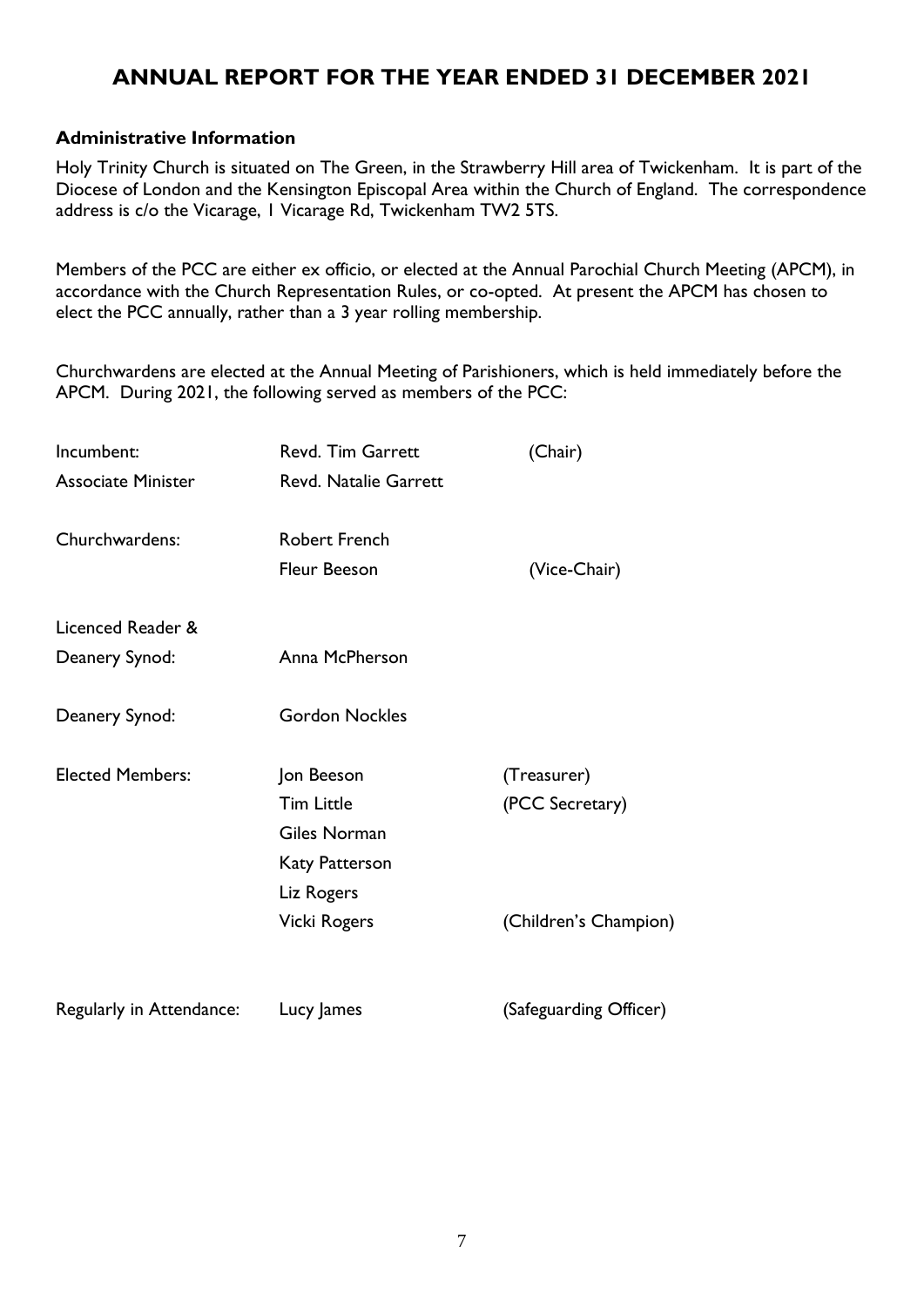#### **Structure, Governance and Management**

The Parochial Church Council is a corporate body established by the Church of England. The PCC operates under the Parochial Church Council Powers Measure. The PCC is exempted by order from registering with the Charity Commission. All regular church attendees are encouraged to register on the Electoral Roll and to consider election to the PCC.

#### **Objectives and Activities**

The PCC of Holy Trinity Church works with the incumbent to promote the mission of the Church within the parish of Holy Trinity, Twickenham (traditionally known as the parish of Twickenham Common). This Mission is outlined in the church's Mission Action Plan. It is also responsible for the maintenance of the church fabric. Close links are maintained with Archdeacon Cambridge's Primary School, situated within the parish. Cooperation with other local churches is actively encouraged.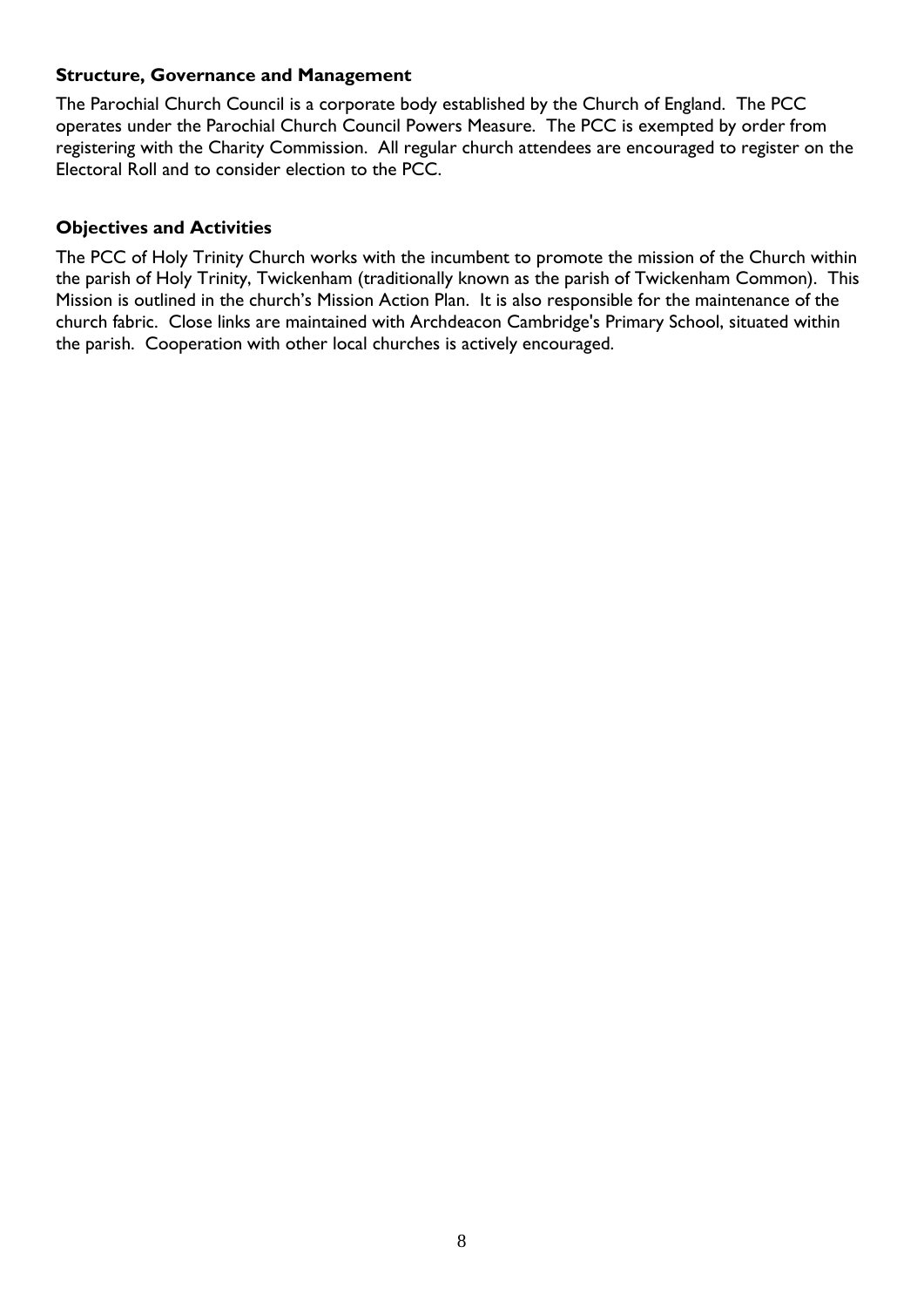### **Parochial Church Council of Holy Trinity Church, Twickenham Green ANNUAL REPORT FOR THE YEAR ENDED 31 DECEMBER 2021**

#### **Financial Review**

*The church now reports its financial results on the same basis as most company accounts - the "accruals" basis. This attempts to reflect the activity that happened in the year, rather than simply what flowed through the bank account between 1st January and 31st December.*

In 2021, our income was £265,233 higher than in 2020. This increased income was predominantly due to the church receiving one-off donations of over £252,674, including a legacy gift of £220,000 received late in the year. Planned giving and room hire income both increased in 2021, as restrictions were eased following the Covid-19 pandemic.

Expenditure was £44,866 lower than in 2020. This significant decrease was due to the reduced common fund payment to the Diocese. The sum of all other church expenditure was £5,134 higher than in 2020

The church did not pay its full parish share to the Diocese of London, however this remains the biggest item of expenditure at £41,000. This is the amount we pay to the Diocese of London to cover the cost of a vicar, accommodation, training and support, plus continued investment and training in the wider Anglican church. In 2022 the church will be paying its full parish share.

At the end of December 2020 we had £310,372 in our bank and investment accounts. This was higher than the £45,755 figure at the same time in 2020. This increase is due to the surplus made throughout 2020.

Many thanks for your continued support to the church.

*Jon Beeson, Honorary Treasurer.*

#### **Reserves Policy**

It is PCC policy to maintain a balance on the general fund (if possible) which equates to approximately six months' unrestricted payments, to cover emergency situations that may arise from time to time. The balance of £310,372 exceeds this level.

It is our policy to invest our funds mainly with the Church of England Deposit Fund, with a working level maintained in our current account.

#### **Approved by the PCC on 14th March 2022 and signed on their behalf by Revd Tim Garrett (PCC chairman) and Mr Jon Beeson (PCC Treasurer).**

T.M. Savott.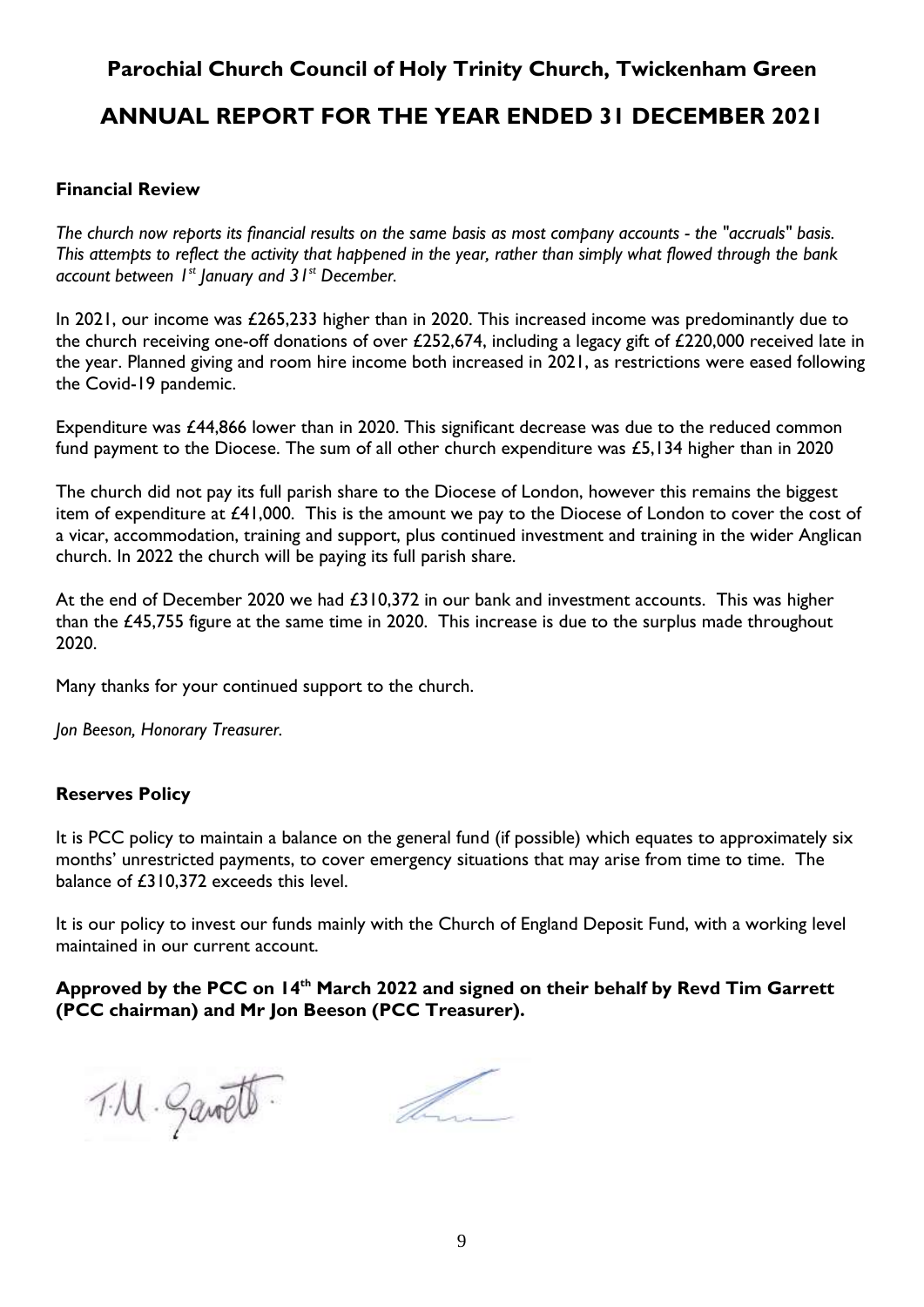#### **Independent examiner's report to the PCC of Holy Trinity Church, Twickenham**

#### **Independent Examiner's Report to the Members/Trustees of Holy Trinity Church, Twickenham, Parochial Church Council.**

I report on the accounts of the church for the year ended 31<sup>st</sup> December 2021, which are set out on the pages Accruals Accounting Basis; Notes to the statements & Financial Statements; Restricted Funds and Reconciliation of Bank Balances.

#### **Respective responsibilities of trustees and examiner**

The church's trustees are responsible for the preparation of the accounts. The church's trustees consider that an audit is not required for this year under section 144(2) of the Charities Act 2011 (the 2011 Act)) and that an independent examination is needed.

It is my responsibility to:

- examine the accounts under section 145 of the 2011 Act);
- to follow the procedures laid down in the General Directions given by the Charity Commissioners (under section 145(5)(b) of the 2011 Act); and
- to state whether particular matters have come to my attention.

#### **Basis of independent examiner's report**

My examination was carried out in accordance with the general Directions given by the Charity Commission. An examination includes a review of the accounting records kept by the charity and a comparison of the accounts presented with those records. It also includes consideration of any unusual items or disclosures in the accounts, and seeking explanations from you as trustees concerning any such matters. The procedures undertaken do not provide all the evidence that would be required in an audit and consequently no opinion is given as to whether the accounts present a 'true and fair view' and the report is limited to those matters set out in the statement below.

#### **Independent examiner's statement**

In connection with my examination, no matter has come to my attention:

- (1) which gives me reasonable cause to believe that in any material respect the requirements
- to keep accounting records in accordance with section 130 of the 2011 Act; and
- to prepare accounts which accord with the accounting records and comply with the

accounting requirements of the 2011Act have not been met; or

(2) to which, in my opinion, attention should be drawn in order to enable a proper understanding of the accounts to be reached.

Signed: David E Loftus

DAVID EDWARD LOFTUS MBE 13th April 2022 11 KEW GARDENS FARINGTON LEYLAND PR25 4QN

ASSOCIATE OF CHURCH ACCOUNTANTS AND TREASURERS MEMBER CHARTERED INSTITUTE OF FUNDRAISING MEMBER ASSOCIATION OF CHARITY INDEPENDENT EXAMINERS PAST VICE CHAIR OF LONDON DIOCESAN FUND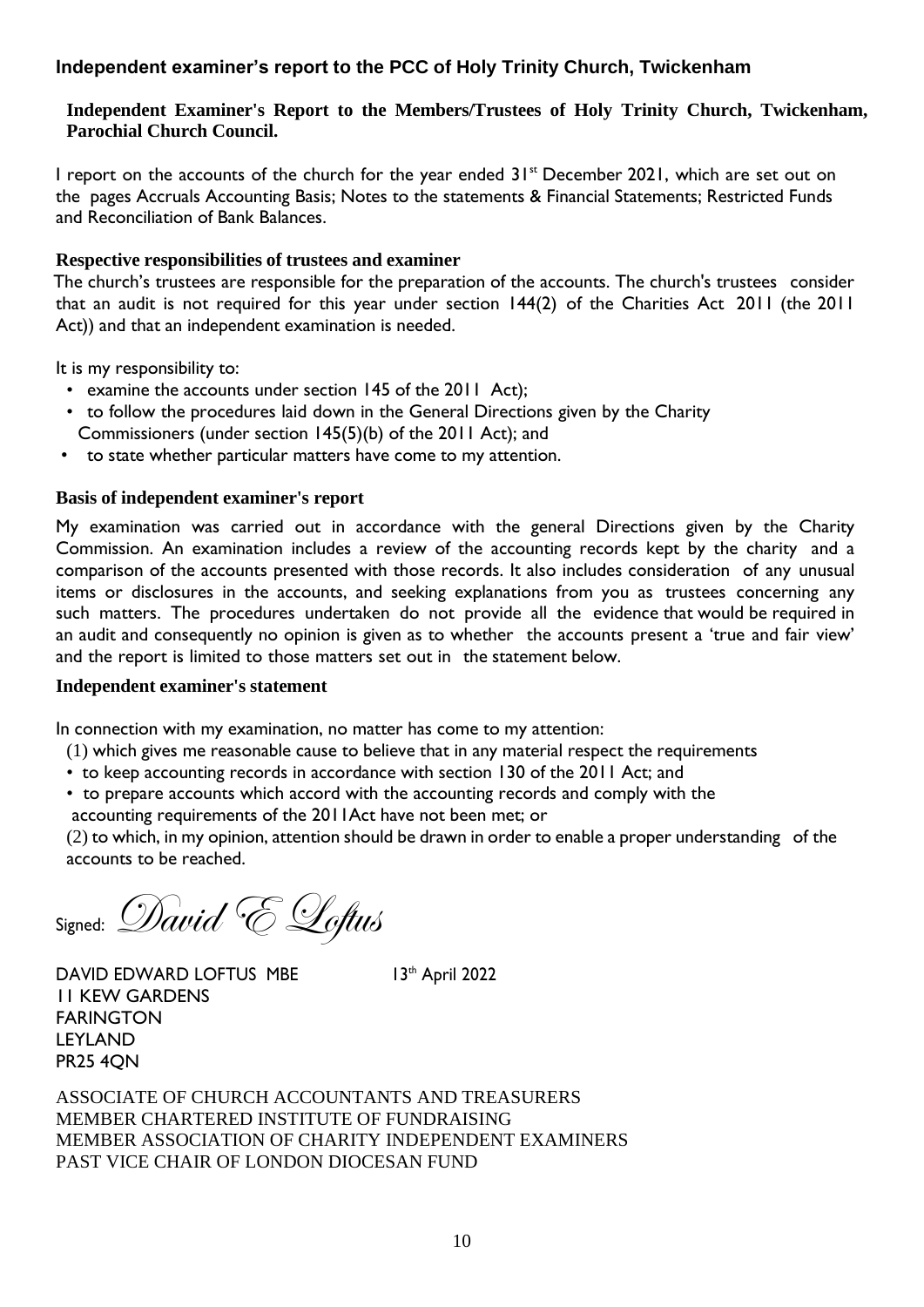#### **Holy Trinity Twickenham Green Financial Statements for the year ended 31 December 2021**

|                                            |             | General | Piano                    | Total   | Total    |
|--------------------------------------------|-------------|---------|--------------------------|---------|----------|
|                                            | <b>Note</b> | Fund    | Fund                     | 2021    | 2020     |
| <b>Accruals Accounting Basis</b>           |             |         |                          |         |          |
| <b>Receipts</b>                            |             |         |                          |         |          |
| <b>Regular Giving</b>                      |             |         |                          |         |          |
| <b>Planned Giving</b>                      |             | 63,747  |                          | 63,747  | 62,232   |
| Loose collections                          |             | 4,166   |                          | 4,166   | 2,241    |
| Income tax recovered                       |             | 18,220  |                          | 18,220  | 16,399   |
|                                            |             | 86,133  |                          | 86,133  | 80,872   |
| Other donations received                   |             | 252,674 |                          | 252,674 | 5,923    |
| Grants                                     |             |         |                          |         |          |
| Activities for generating funds            | 5a          | 27,206  |                          | 27,206  | 15,846   |
| Income from church activities              | 5b          | 5,441   |                          | 5,441   | 3,431    |
| Investment income                          | 5c          | 14      |                          | 14      | 163      |
| Loans from diocese                         |             |         |                          |         |          |
| Listed place of worship tax reclaim        |             |         |                          |         |          |
| <b>Total receipts</b>                      |             | 371,468 | $\overline{\phantom{a}}$ | 371,468 | 106,234  |
|                                            |             |         |                          |         |          |
| <b>Payments</b>                            |             |         |                          |         |          |
| Diocesan parish share                      |             | 41,000  |                          | 41,000  | 91,000   |
| Other payments                             | 5d          |         |                          | 65,348  | 60,215   |
| <b>Total Payments</b>                      |             | 41,000  | $\overline{\phantom{a}}$ | 106,348 | 151,215  |
|                                            |             |         |                          |         |          |
| <b>Excess of Receipts over Payments</b>    |             | 330,468 | -                        | 265,119 | (44,980) |
|                                            |             |         |                          |         |          |
| Bank and deposit accounts 1 January        |             | 45,349  | 406                      | 45,755  | 79,376   |
| Bank and deposit accounts 31 December      |             | 309,966 | 406                      | 310,372 | 45,755   |
|                                            |             |         |                          |         |          |
|                                            |             |         |                          |         |          |
| <b>Statement of Assets and Liabilities</b> |             |         |                          |         |          |
| Sound system main console                  |             |         |                          |         |          |
| <b>Cash Funds</b>                          |             |         |                          |         |          |
| <b>Bank Current Accounts</b>               |             | 283,595 | 406                      | 284,001 | 19,397   |
| <b>CBF Deposit Account</b>                 |             | 26,372  |                          | 26,372  | 26,358   |
|                                            |             | 309,965 | 406                      | 310,372 | 45,755   |
| Deferred Income                            |             |         |                          |         | 0        |
| Tax reclaim outstanding                    |             |         |                          | 511     | 726      |
| Green Room lettings accruals               |             |         |                          | 3,236   | 2,018    |
| Other accrued income                       |             |         |                          | 50      | 0        |
| <b>Total Accrued Income</b>                |             |         |                          | 3,797   | 2,744    |
|                                            |             |         |                          |         |          |
| <b>Accrued Expenditure</b>                 |             |         |                          | 1,142   | 590      |
| <b>Accrued Capital Expenditure</b>         |             |         |                          | 0       | 0        |
| Loan from Diocese (balance outstanding)    |             |         |                          | 0       | 3,333    |

Total Accrued Expenditure **1,142** 3,923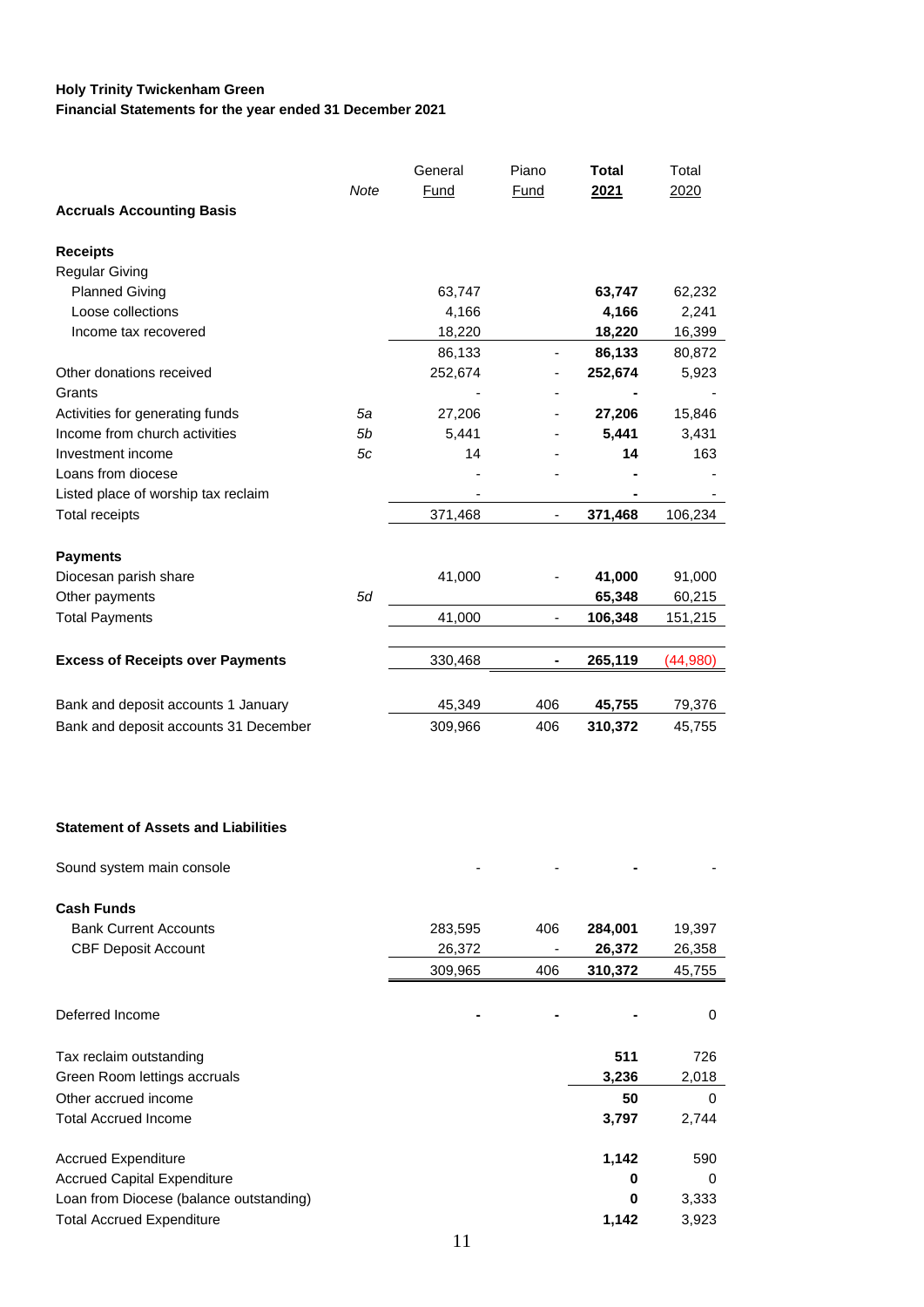Approved by the PCC on 14th March 2022 and signed on their behalf by Revd Tim Garrett (PCC Chairman) and Mr Jon Beeson (PCC Treasurer).

#### **Notes to the statements**

- 1. The financial statements of the PCC have been prepared in accordance with the Church Accounting Regulations 2006 using the Accruals basis.
- 2. The piano (including stool and cover) cost £3,022 when purchased in 2001.
- 3. There were no movements in the restricted Piano Fund for the year.
- 4. "Other running costs" includes the costs for the Parish Manager, general supplies and small equipment purchases.
- 5. In section 5d it shows that the church made no payments to supported charities. The church, with support from Archdeacon Cambridge school, helped raise £645.30 for SPEAR. The cash collected was paid directly into SPEAR's bank account.